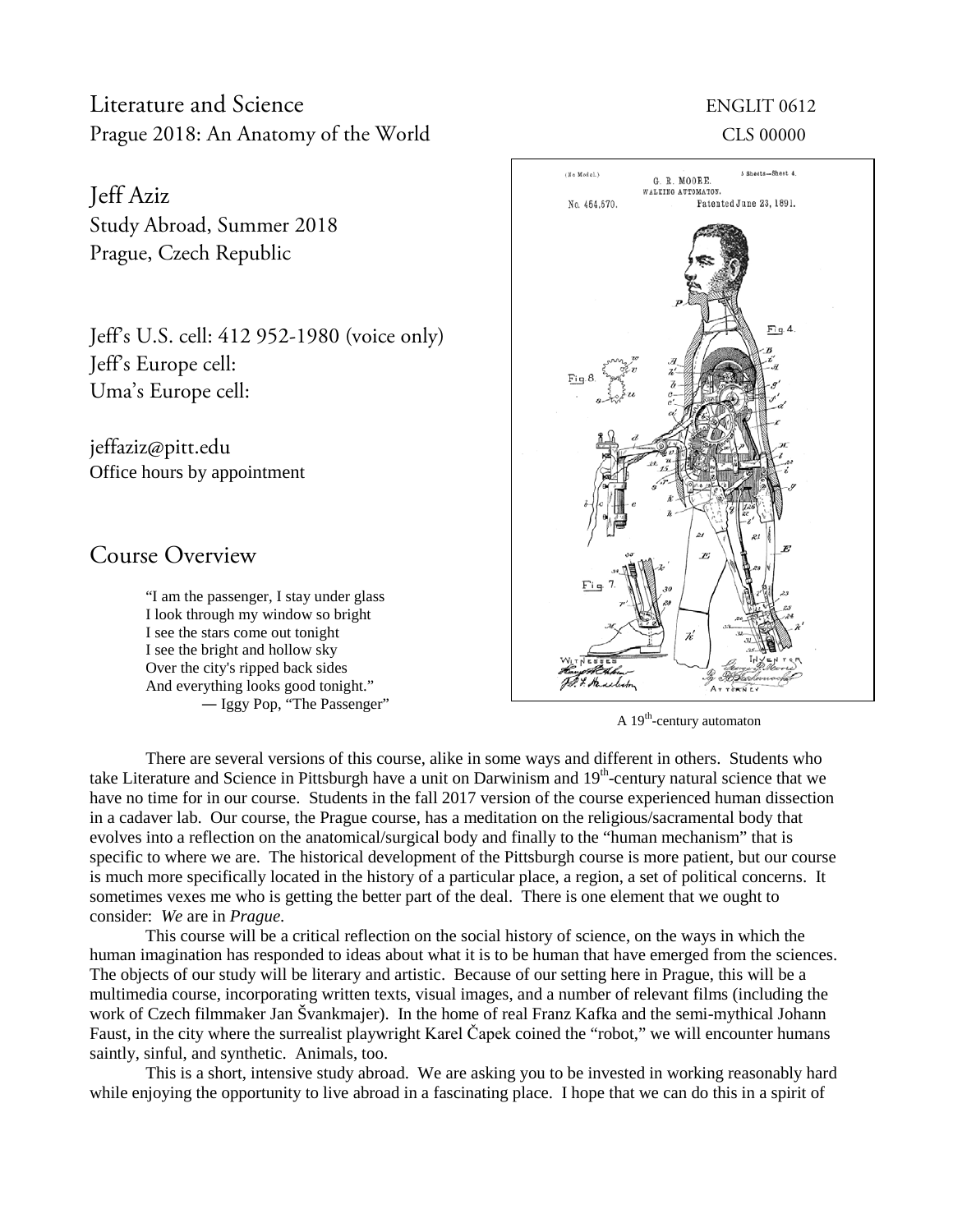community and mutual encouragement. In arranging our classroom and written work, I have placed a strong emphasis on that which is meaningful. There will be a variety of assignments, none of them very difficult. There will be a critical assignment on one of the major texts. There will be a Commonplace Book, intended as a sort of thinking person's travel journal, with three short entries each week. One will be a critical reflection on a reading/viewing of your choosing. One will be a reflection on some aspect of the city of Prague, be it historical, artistic, or personal. The third will be a wildcard: something you have discovered that is relevant to our work, but will be a surprise to the rest of us. Our first assignment will ask that, in some way, you explore the spirit of this city, channeling the "culture shock" and strangeness of the place to produce a short essay, poem, or other work (all media are welcome as long as there is a written component). Unlike the usual disposable university assignment, I would like all of these to be things that will retain value for you years or decades from now. I could not be more excited to collaborate with you on this project.

# Class Policies Required Texts

To be purchased:

Philip K. Dick, *Do Androids Dream of Electric Sheep?*

All other readings and media can be found on the USB drive and on our CourseWeb.

All readings are required and should be completed by the class meeting in which the selection will be discussed. In many instances, I have provided an e-text version of a course text (for example, Karel Čapek's *RUR*). E-text readings are required and should be read in a timely fashion and a hardcopy or readable e-text to the appropriate class.

#### Grading

| Class participation and attendance | 30% |
|------------------------------------|-----|
| Two written assignments            | 35% |
| Commonplace Book                   | 35% |

Evaluation is comparative, based on the spectrum of performance of this class (not some absolute standard existing in my head and perhaps nowhere else). Assignments will be evaluated on the quality of their theses, the skill with which evidence is marshalled and interpreted, general cleverness, technical and grammatical correctness. Assignments will be graded on the university letter-grade, numerical-equivalent system. The Dietrich School of Arts and Sciences sets forth the following interpretation of the letter-grade system:

|           |      | $A+, A 4.00$ Superior |              |               | C 2.00 Adequate |
|-----------|------|-----------------------|--------------|---------------|-----------------|
| $A-$      | 3.75 |                       | $C_{\tau}$   | 1.75          |                 |
| $B+$      | 3.25 |                       | $D+$         | 1.25          |                 |
|           |      | B 3.00 Meritorious    | D            | 1.00          | Minimal         |
| $B-$      | 2.75 |                       | $D-$         | 0.75          |                 |
| $C_{\pm}$ | 2.25 |                       | $\mathbf{F}$ | $0.0^{\circ}$ | Failure         |

I believe in the full range of grades, and it should be said that I tend to give more "A"s than "D"s or "F"s, more "B"s than "C"s. Historically, in a class of 35 students, I would expect that 7 to 9 students would earn grades in the "A" range, more than twice that many would earn grades in the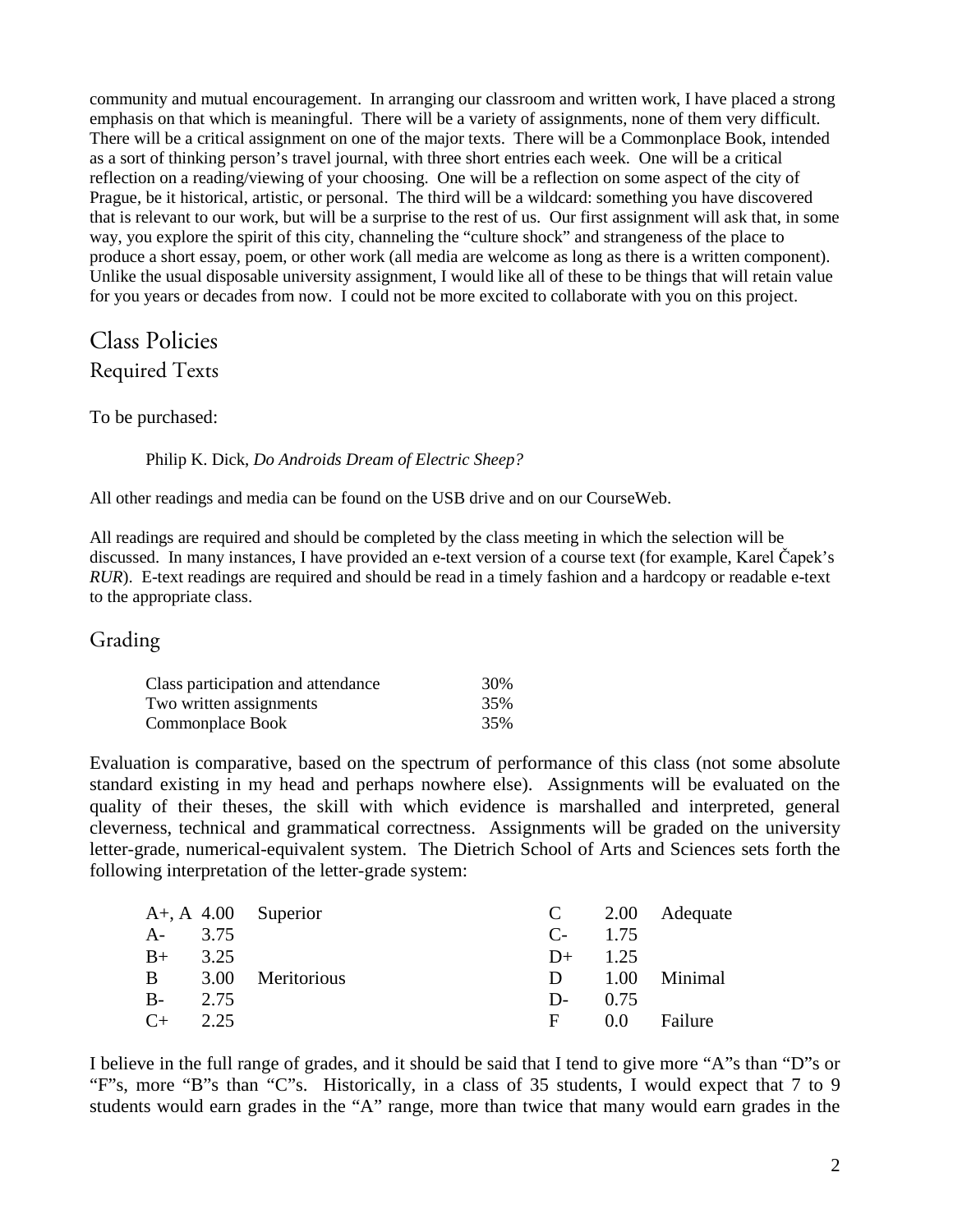"B" range, and the remainder would fall into the range between "C" and failure (I was forced to give one failing grade in my Comedy course last year, for instance). No student who attends the class and completes all work needs to fear failure, *and a student who is struggling but willing to put in the appropriate effort can count on my help, support, and understanding*. I can tell you that students who earn better grades tend to be those who attend regularly, who complete the assignments, even when circumstances make this very difficult, who participate in class discussion and do real work in their written assignments.

### A Note on Academic Dishonesty

Cheating/plagiarism will not be tolerated. Students suspected of violating the University of Pittsburgh Policy on Academic Integrity, from the February 1974 Senate Committee on Tenure and Academic Freedom reported to the Senate Council, will be required to participate in the outlined procedural process as initiated by the instructor. A minimum sanction of a zero score for the quiz or exam will be imposed. Please consult our CourseWeb documents section for a more complete discussion of university plagiarism policy.

#### Proposed Course Schedule

Broad outline of student preparation responsibilities by week (note that each week, there is one large or several small readings, and one film):

Week one: Read Christopher Marlowe, *Doctor Faustus* (pdf) and view Jan Svankmajer, *Faust* (media file on USB stick). Artistic image from religious to medical.

Week two: Read Charles Dickens, "Mr. Wegg Looks After Himself," Anthony Anemone, "The Monsters of Peter the Great," Jane Perlez, "The Art, Science, and Lechery of Rudolph II," David M. Mazierski, "The Cabinet of Frederick Ruysch and The Kunstkamera of Peter the Great. (pdf files on USB stick/CourseWeb). More on medical and artistic representation. View "Time Team Special: Secrets of the Body Snatchers," "Experiments in the Revival of Organisms," Deerhunter, "Revival," and *Heart of a Dog* (media files on memory stick)

Week three: Read Bruno Schulz, "Tailors Dummies," Franz Kafka, "In the Penal Colony," Karel Čapek, *R.U .R.: Rossum's Universal Robots* (pdf files on flash drive, CourseWeb); view Ridley Scott, "Introducing the David-8 Android," Steven Soderbergh, *Kafka,* (media files on memory stick).

Week four: Read Philip K. Dick, *Do Androids Dream of Electric Sheep?* (purchased paperback). View Tatsuyuki Tanaka, *Toujin Kit* (media file on USB drive).

#### Schedule Detail:

Monday, July 9 (short class): Course introduction, *Ex Machina* excerpt. Tuesday, July 10 (short class): Religious and artistic images, historical periods, the Michelangelo St. Anthony. Wednesday, July 11: Marlowe, *Doctor Faustus* Thursday, July 12: Marlowe, *Doctor Faustus*, continued, Jan Svankmajer, *Faust*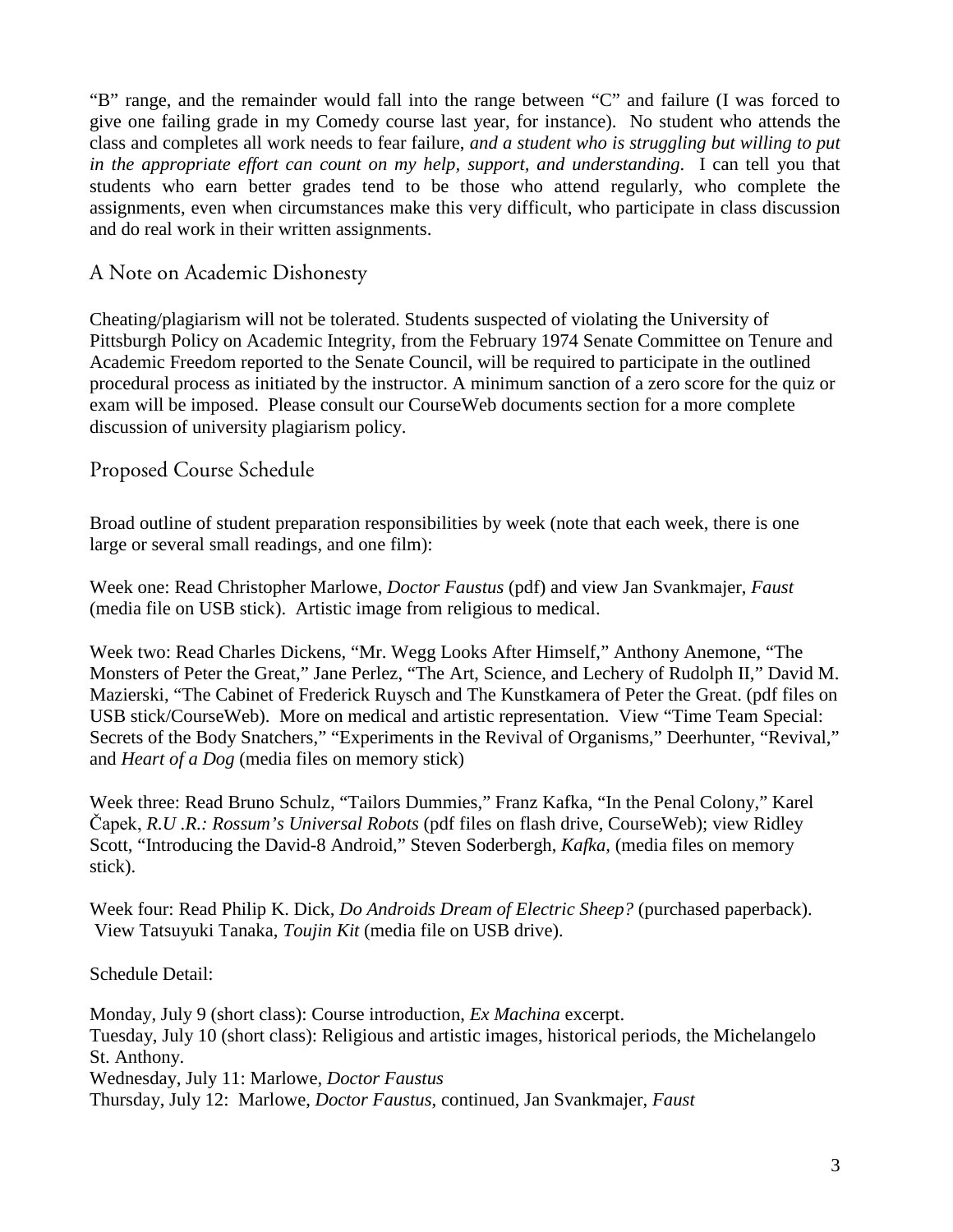Friday, July 13: Jan Svankmajer, *Faust,* continued. Discoveries report-back. Assign *Idea of the City* essay.

Sunday, July 15: excursion to Český Krumlov.

Monday, July 16: Activities in and return from Český Krumlov.

Tuesday, July 17: Religious and medical images (gendered anatomies), *Memento Mori, Tableau Vivant,* Anatomical Waxes, Ruysch's specimens and collection. Discuss Anthony Anemone, "The Monsters of Peter the Great," Jane Perlez, "The Art, Science, and Lechery of Rudolph II," David M. Mazierski, "The Cabinet of Frederick Ruysch and the Kunstkamera of Peter the Great." Wednesday, July 18 (short class): Discuss "Time Team Special: Secrets of the Body Snatchers,"

Charles Dickens, "Mr. Wegg Looks After Himself."

Thursday, July 19: Excursion to Kutna Hora.

Friday, July 20: Discuss "Experiments in the Revival of Organisms," Deerhunter, "Revival," and *Heart of a Dog* (media files on memory stick). Discoveries report-back.

Monday, July 23: Discuss Franz Kafka, "In the Penal Colony," Bruno Schulz, "Tailors Dummies," Bruno Schultz drawings, Hans Bellmer and his dolls. *Idea of the City* essay due.

Tuesday, July 24 (short class): *Street of the Crocodiles*, *Ex Machina*, and the Uncanny.

Wednesday, July 25 (short class): Descartes, *The Dialectic of Enlightenment*, and the David-8 Android.

Thursday, July 26: Discuss *R.U .R.: Rossum's Universal Robots* (pdf files on flash drive, CourseWeb).

Friday, July 27: Discuss Steven Soderbergh, *Kafka* (media file on memory stick). Weekend of July 29: Watch *The Seven Dwarfs of Auschwitz* (media file on memory stick). Excusion to Terezin.

Monday, August 30: Coffee klatch and final essay workshop. Some discussion of *The Seven Dwarfs of Auschwitz, Do Androids Dream of Electric Sheep?*

Tuesday, August 31: Final essay due. Discuss Philip K. Dick, *Do Androids Dream of Electric Sheep?*

Wednesday, August 1 (short class): Discuss Philip K. Dick, *Do Androids Dream of Electric Sheep?* Possibly discuss Tatsuyuki Tanaka, *Toujin Kit.*

Thursday, August 2: last class, wrap up.